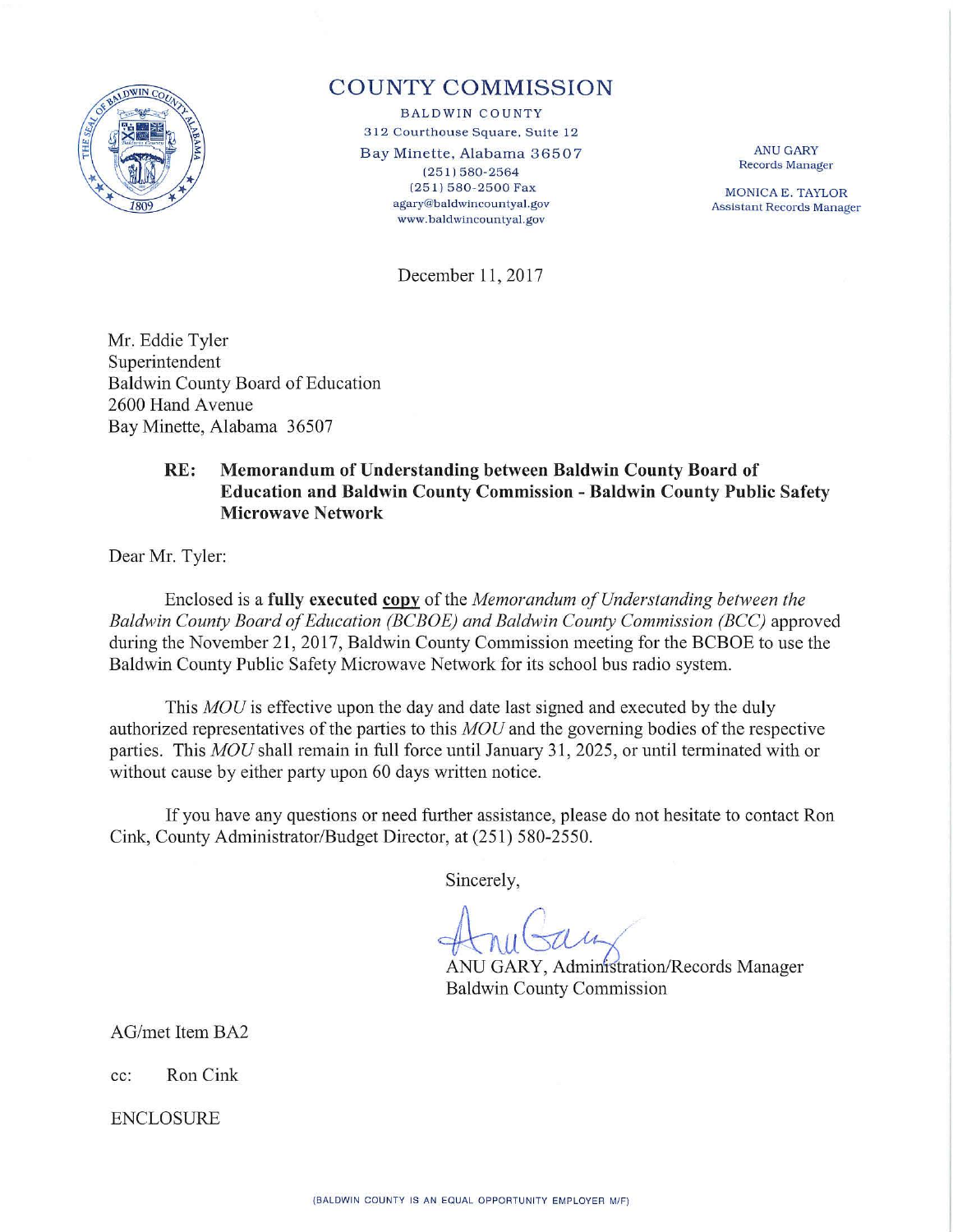# **MEMORANDUM OF UNDERSTANDING BETWEEN THE BALDWIN COUNTY BOARD OF EDUCATION AND THE BALWIN COUNTY COMMISSION**

**1. Parties.** This Memorandum of Understanding (hereinafter referred to as "MOU") is made and entered into by and between the Baldwin County Board of Education (BCBOE), an agency of the State of Alabama, and the Baldwin County Commission (BCC),

2. Background. The Baldwin County Board of Education Transportation Department maintains a DMR Mototrbo trunk radio system with four RF sites for the school bus communications. These sites are connected by a wireless VPN using AT&T cellular routers. Occasionally, when a short radio transmission occurs after a long period of silence, the wireless VPN doesn't provide the path for the first part of a call to all of the other sites. This problem is caused by the lack of bandwidth availability from the AT&T Cellular Network.

Baldwin County Commission maintains a P25 Public Safety Radio system that uses four shared RF sites (Spanish Fort, Rabun, Magnolia Springs and Seminole) with the BCBOE school bus radio system. BCBOE is requesting to use the Baldwin County Public Safety Microwave Network located at those RF sites to provide connectivity for the bus system. A VLAN and a total of 300K of bandwidth will be needed at each site.

BCBOE will use fiber to connect to the Baldwin County Microwave system in order to reduce the possibility of lightning damage at each site. BCBOE will also add a DCB UT3302 Box to Gopher hill to add a redundant path from Rabun RF site to Spanish Fort RF site via APT. This would benefit both the P25 and the school bus systems by allowing a bypass in case the normal path fails.

**3. Purpose.** The purpose of this MOU is to establish the terms and conditions under which the Baldwin County Commission would allow use of its Public Safety Microwave Network by the Baldwin County Board of Education.

**4. Term of MOU.** This MOU is effective upon the day and date last signed and executed by the duly authorized representatives of the parties to this MOU and the governing bodies of the respective parties. This MOU shall remain in full force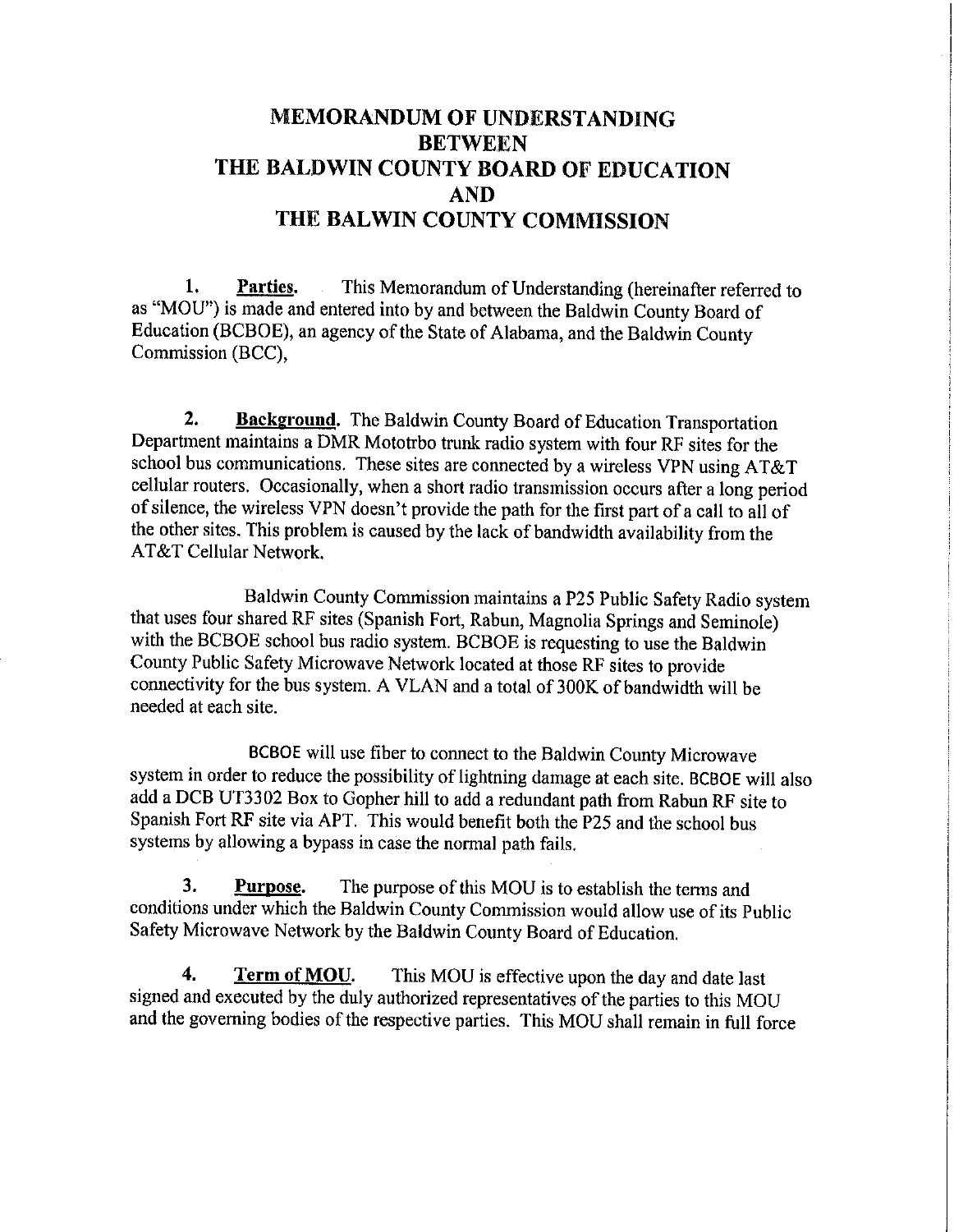until January 31, 2025 or until terminated with or without cause by either party upon 60 days written notice.

**S. Responsibilities ofBCBOE,** The BCBOE will be responsible for maintaining its own equipment and connections to the microwave system, BCBOE will also purchase a DCB UT3302 box for the Gopher Hill (Rabun) location. This unit will allow a redundant path for both the BCBOE and BCC from Rabun to Spanish Fort should the normal path fail. BCBOE will also assure all grounds and buildings are secure before leaving any of the four locations. BCBOE will ensure that only service agents approved by the BCC will work on anything portion of these connections/systems that could cause adverse effects to the BCC microwave network.

**6. Responsibilities of BCC.** The BCC will maintain all of its own equipment at each location. BCC does not guarantee service to the BCBOE. Should the system be scheduled repairs, BCC would make a reasonable effort to notify the BCBOE of the scheduled down date and time.

## 7. **General Provisions**

**A. Amendments.** Either party may request changes to this MOU. Any changes, modifications, revisions or amendments to this MOU, which are mutually agreed upon by and between the parties to this MOU, shall be incorporated by written instrument, and effective when executed and signed by all parties to this MOU.

**B. Applicable Law,** The construction, interpretation and enforcement of this MOU shall be governed by the laws of the State of Alabama. The courts of the State of Alabama shall have jurisdiction over any action arising out of this MOU and over the parties, and the venue shall be the Judicial Circuit 11, District 28.

**D. Entirety of Agreement.** This MOU, consisting of four pages, represents the entire and integrated agreement between the parties and supersedes all prior negotiations, representations and agreements, whether written or oral.

**E. Severability.** Should any portion of this MOU be judicially determined to be illegal or unenforceable, the remainder of the MOU shall continue in full force and effect, and either party may renegotiate the terms affected by the severance.

**F. Sovereign Immunity.** The BCBOE and BCC and their respective governing bodies do not waive their sovereign immunity by entering into this MOU, and each fully retains all immunities and defenses provided by law with respect to any action based on or occurring as a result of this MOU.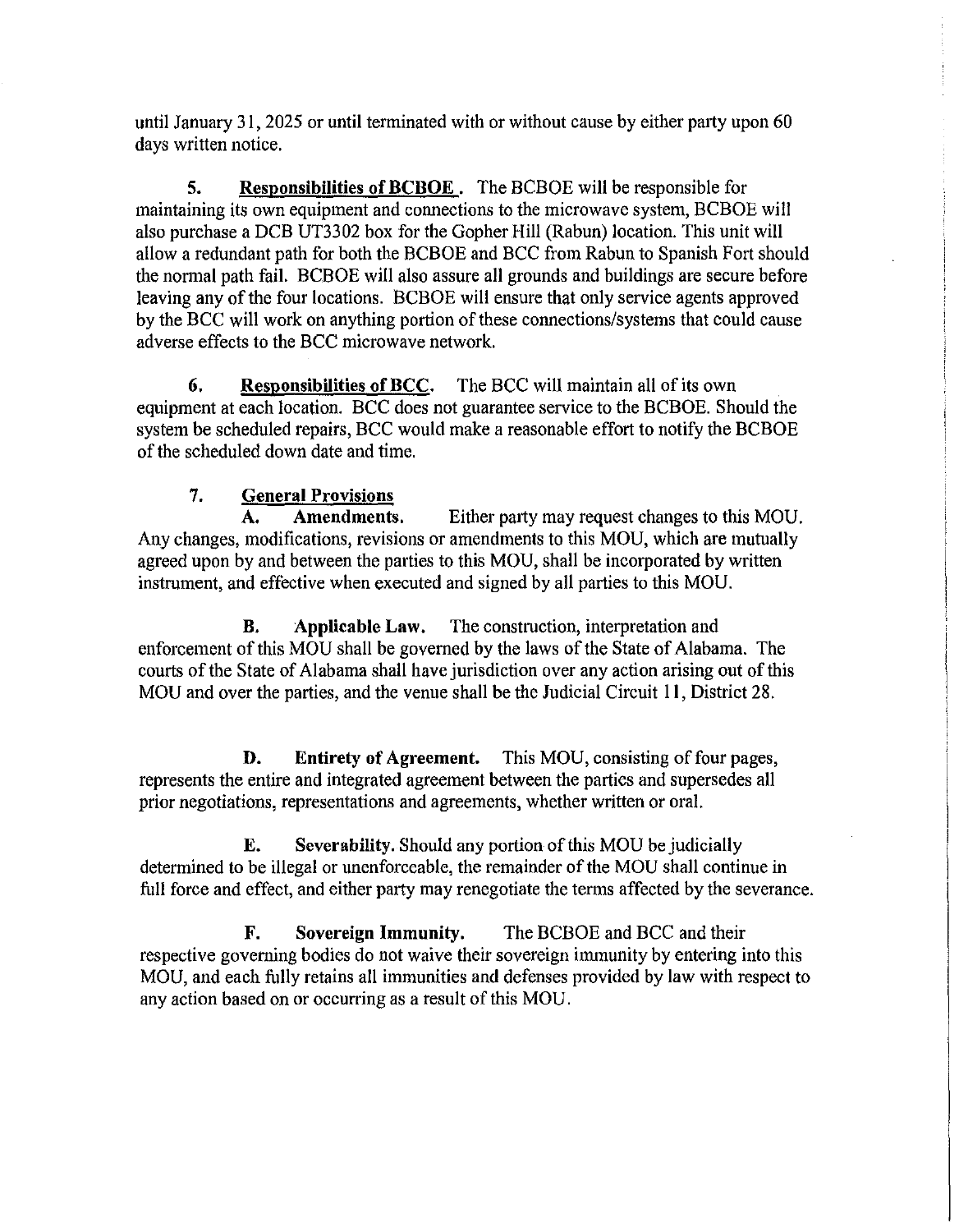**G. Third Party Beneficiary Rights.** The parties do not intend to create in any other individual or entity the status of a third party beneficiary, and this MOU shall not be construed so as to create such status. The rights, duties and obligations contained in this MOU shall operate only between the parties to this MOU, and shall inure solely to the benefit of the parties to this MOU. The provisions of this MOU are intended only to assist the parties in determining and performing their obligations under this MOU. The parties to this MOU intend and expressly agree that only parties signatory to this MOU shall have any legal or equitable right to seek to enforce this MOU, to seek any remedy arising out of a party's performance or failure to perform any term or condition of this MOU, or to bring an action for the breach of this MOU.

**8.** Signatures. In witness whereof, the parties to this MOU through their duly authorized representatives have executed this MOU on the days and dates set out below, and certify that they have read, understood, and agreed to the tenns and conditions of this MOU as set forth herein.

The effective date of this MOU is the date of the signature last affixed to this page.

**IN WITNESS WHEREOF, each of the parties has caused this MOU to be executed in duplicate originals by their duly authorized representatives on the respective dates entered below.** 

**BALDWIN COUNTY, ALABAM** 

Christopher Elliott, Chairman/Date<br>OUNE BUIT, Jr **ATTEST:** 

 $\frac{N: \text{Idual}}{N}$ <br>
- Christopher Elliott, Chairman/Date<br>  $f(0)$ <br>
FOUNK Burt, Jr.<br>
TTEST:<br>
Conald J. Cink, County Administrator /Date

**Ronald J. Cink, County Administrator /Date** 

**Baldwin County Board of Education** 

Eddie Tyler, Superintendent/Date